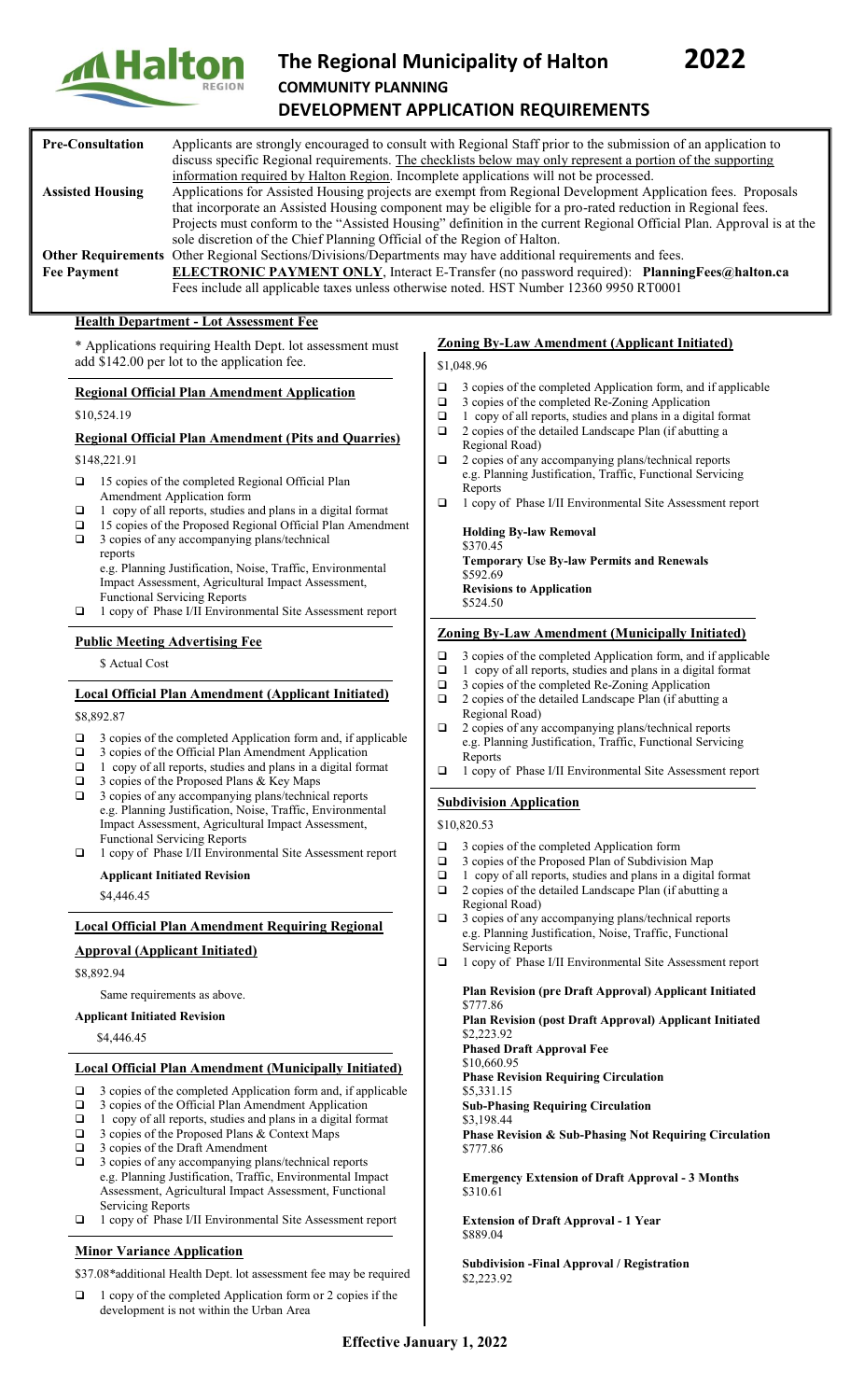## **Site Plan Application (Applicant Initiated)**

\$1,185.32

- 3 copies of the completed Application form
- $\Box$  1 copy of all reports, studies and plans in a digital format
- 1 Waste Management Plan
- □ 3 copies of the Proposed Site Plan
- 2 copies of the detailed Grading and Landscape Plan (if abutting a Regional Road)  $\Box$  1 Site Servicing Plan
- 

□ 3 copies of any accompanying plans/technical reports

#### **Minor Development / Minor Modification** \$742.26

**Site Plan Revision (Applicant Initiated)** \$742.26

#### **Condominium Application**

#### \$3,127.24

- $\Box$  3 copies of the completed Application form and Plan
- $\Box$  1 copy of all reports, studies and plans in a digital format
- 1 Waste Management Plan 1 copy-Grading & Landscape Plan (abutting a Regional Road) **Plan Revision**

\$467.30

# **Vacant Land or Common Element**

\$460.19

#### **Draft Approval Extension –1 Year or Emergency 3 Month** \$310.61

**Exemption Fee**

\$518.59

**Condominium Conversion** \$1,481.68 **Condominium Final Approval / Registration** \$756.48

#### **Consent Application**

\$1,185.32 \*add. Health Dept. lot assessment fee may be required

- □ 3 copies of the completed Application form
- $\Box$  1 copy of all reports, studies and plans in a digital format  $\Box$  3 copies of any plans/technical reports e.g. Planning
- 3 copies of any plans/technical reports e.g. Planning Justification, Noise, Traffic, Agricultural Impact Assessment
- 1 copy of Phase I/II Environmental Site Assessment report
- 1 Completed Environmental Site Screening Questionnaire **Consent - Revision**

\$310.61

**Validation of Title**

\$274.88

#### **Niagara Escarpment Plan Amendment**

| <b>Major Files</b> | Major Files may include Golf Courses, Aggregate<br>uses and any other file as determined by the Chief<br>Planning Official of the Region of Halton. |  |
|--------------------|-----------------------------------------------------------------------------------------------------------------------------------------------------|--|
| \$10,524.19        |                                                                                                                                                     |  |
| <b>Minor Files</b> |                                                                                                                                                     |  |
| \$2,964.78         |                                                                                                                                                     |  |

□ 3 copies of the completed Application form

## **Green Energy Act Application or**

## **Ontario Power Authority Project Application**

\$1,185.32

#### **Engineering & Inspection Fees – Land Development Agreements**

Based on Total Cost of Water and Wastewater Works

\$0 - \$100,000.00 Greater of 10% or \$5,000\*

\$100,000.01 - \$250,000.00 7%\*

\$250,000.01 - \$500,000.00 6%\*

\$500,000.01 or more 5%\*- To a maximum of \$100,000.00\*

Note: A NON- REFUNDABLE DEPOSIT OF \$5,000.00\* IS REQUIRED WITH THE FIRST ENGINEERING SUBMISSION. \*Add HST

## **Parkway Belt West Plan Amendment / MZO (Applicant Initiated)**

#### \$2,964.78

- $\Box$  3 copies of the completed Application form  $\Box$  1 copy of all reports studies and plans in a
- 1 copy of all reports, studies and plans in a digital format
- □ 2 copies of any accompanying plans/technical reports
- e.g. Planning Justification, Noise, Traffic Reports
- 1 copy of Phase I/II Environmental Site Assessment report

## **Part Lot Control By-Law**

#### \$592.69

- 3 copies of the completed Application form
- $\Box$  1 copy of all reports, studies and plans in a digital format
- $\Box$  3 copies of the Plan of Survey
- □ 2 copies of the Engineer's Letter

# **Review of Major Applications Requiring Planning Act Approval in Bordering Municipalities**

#### \$22,233.74

- 3 copies of the completed Application form
- $\Box$  1 copy of all reports, studies and plans in a digital format
- $\Box$  3 copies of the Proposed Plans & Key Maps
- □ 3 copies of any accompanying plans/technical reports

#### **Publications**

| Regional Official Plan (2009)      | \$74.11        |
|------------------------------------|----------------|
| Regional Official Plan (2006)      | \$74.11        |
| Regional Plan Updates Subscription | \$17.37 per yr |
| Regional Official Plan (1980)      | \$81.20        |
| Maps (OP 1980)                     | \$7.29         |
| Aquifer Management Plan            | \$108.28       |
| <b>MOU HUSP</b>                    | \$59.82        |
| <b>MOU HASR</b>                    | \$111.12       |
|                                    |                |

#### **Research/Analysis**

| Halton Region's Database Search for Environmental |                                                      |
|---------------------------------------------------|------------------------------------------------------|
| Source Information                                | \$185.22                                             |
| Development Assessments/Research                  | \$222.25                                             |
| <b>DATS</b> Computer Analysis                     | \$222.25                                             |
|                                                   | DATS Continuing Reports \$42.53 per hour (min. 1 hr) |
| Old File Retrieval from Storage                   | \$22.81                                              |
| Special Data Requests quoted at cost.*            |                                                      |
| Photocopies                                       | $$0.53$ /pg (min \$3.00)                             |
| Reports                                           | \$0.07/pg (min \$3.00)                               |
|                                                   |                                                      |

# **\*\*NEW\*\* Applications Requiring Natural Heritage**

#### **Review**

Fees are in accordance with the Conservation Halton Interim Service Delivery Agreement for Ecological Review Service fees incurred by the Region of Halton.

These fees apply at the time of submission on a SIS/EIR/FSS and EIA reports or at the time of planning applications submitted by landowners and other development proponents.

Medium/Large and Small Scale developments are identified in the Region's Environmental Impact Study Guidelines (2020).

**Applications requiring SIS/EIR/FSS Review**  \$8,200.00

**Applications requiring scoped EIA-Major (medium/ large-scale development and/or large-scale site alterations)** \$5,650.00

**Applications requiring scoped EIA (small scale development)**  \$2,825.00

**Applications requiring Terms of Reference Review (incl. Appendix D2 – Scoping & TOR Checklist of Region's EIA Guidelines)**  \$565.00

**Applications requiring Waiving Checklist assessment (Appendix D1 of Region's EIA Guidelines)**  \$452.00